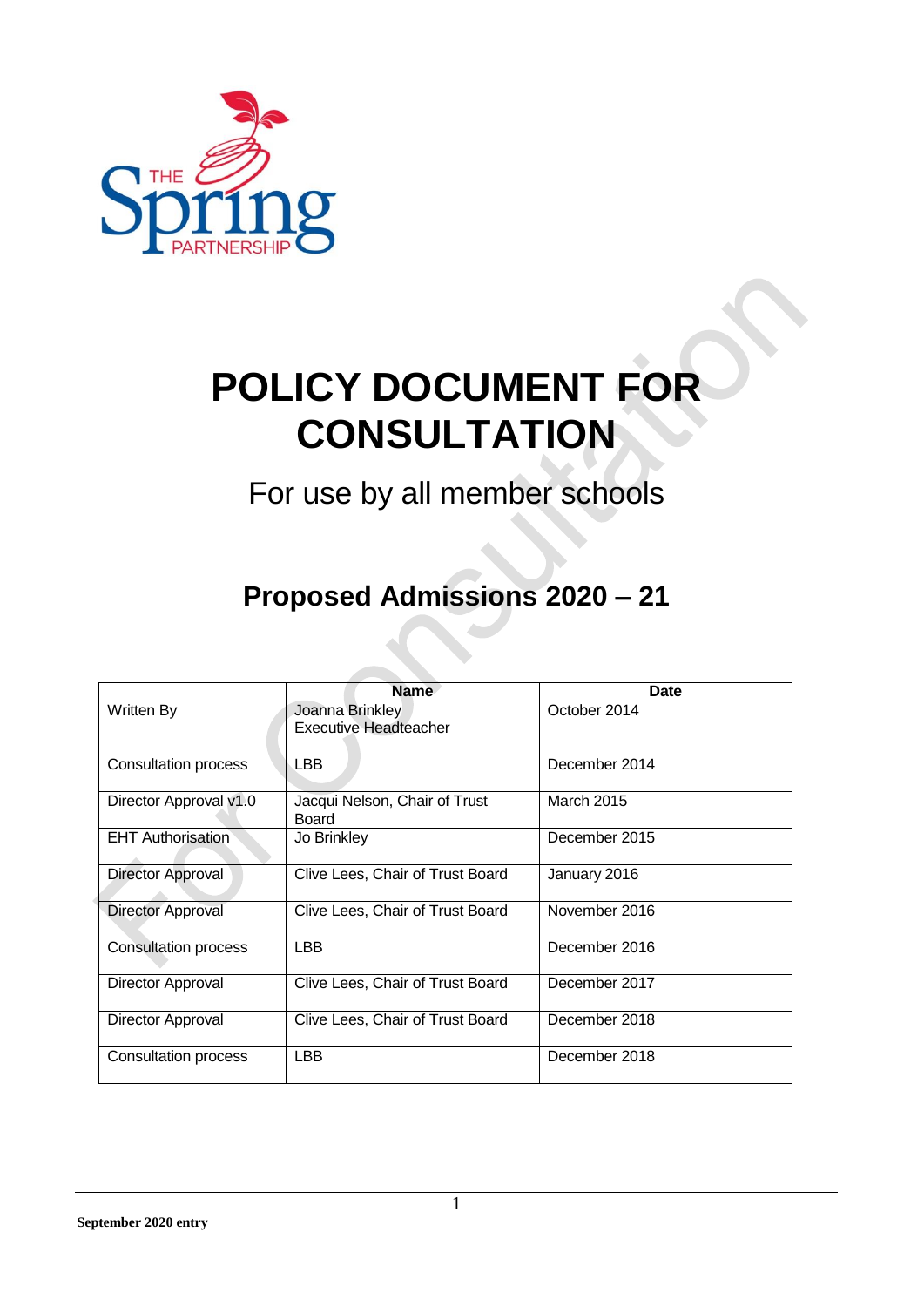## **Proposed Admissions Policy 2020-21**

- a. All applications shall be received and offers made individually by the LA in common with other Bromley Primary Schools.
- b. The Standard Number for admissions to Hayes Primary School is 90, to St Mary Cray Primary Academy is 30, to Dorset Road Infant School is 30, to Castlecombe Primary School is 60, to Midfield Primary is 60 and to Leesons Primary is 60. The published admission number is inclusive of students with a statement of Special Educational Needs or Education, Health and Care Plan (EHCP) in accordance with the relevant statutory requirements. In addition to the 60 places at Midfield, there is a special resourced provision, The Tree House, which comprises two classes for a total of up to 18 pupils from Reception to Year 6 with autistic spectrum disorder. Pupils are allocated to The Tree House by the Local Authority.
- c. In line with legislation, all children will be permitted to start in reception in the September following their fourth birthday.

Parents can request that the date their child is admitted to school is deferred until later in the school year or until the child reaches compulsory school age in that school year. Where entry is deferred, admission authorities must hold the place for that child and not offer it to another child.

Once a place has been offered the parent would not however be able to defer entry beyond the beginning of the term after the child's fifth birthday, nor beyond the academic year for which the original application was accepted. Children born between 1 April and 31 August 2016 and offered a place for admission in the 2020-21 academic year will be expected to start school by the start of the 2021 Summer term.

In exceptional circumstances parents can also request that their child attends part-time until the child reaches compulsory school age but this must be in discussion with the Headteacher and in the best interest of the child.

Parents of summer born children may request that their child is admitted the following year outside of his or her normal age range into Reception Year instead of Year 1, however there is no automatic right to this. The request will be considered by the admissions authority on the basis of the circumstances of each case and in the best interests of the child to whom the request relates. The admissions authority will take into account the parents' views, the views of the relevant Headteacher, information about the child's academic, social and emotional development, the child's medical history and the views of the child's medical or health professionals (where relevant), and whether the child would naturally have fallen into a lower age group if it were not for being born prematurely. Parents should therefore take these factors into account when writing their request and considering what supporting documentation to attach to their request. Where the request is agreed by the admissions authority, a new application for admission into Reception Year will need to be made the following year when the application will be considered with all other applications in the usual way, applying the oversubscription criteria as necessary. The application must be accompanied by a copy of the letter confirming the decision of the admissions authority. That application will not receive priority over other applications, and will be considered with all other applications in the usual way, applying the oversubscription criteria as necessary. This means that, although the parents may have obtained the admissions authority's agreement to their child being admitted below its normal age range into Reception Year one school year after being eligible to start school, their child may not achieve a place in Reception Year at the academy the following year.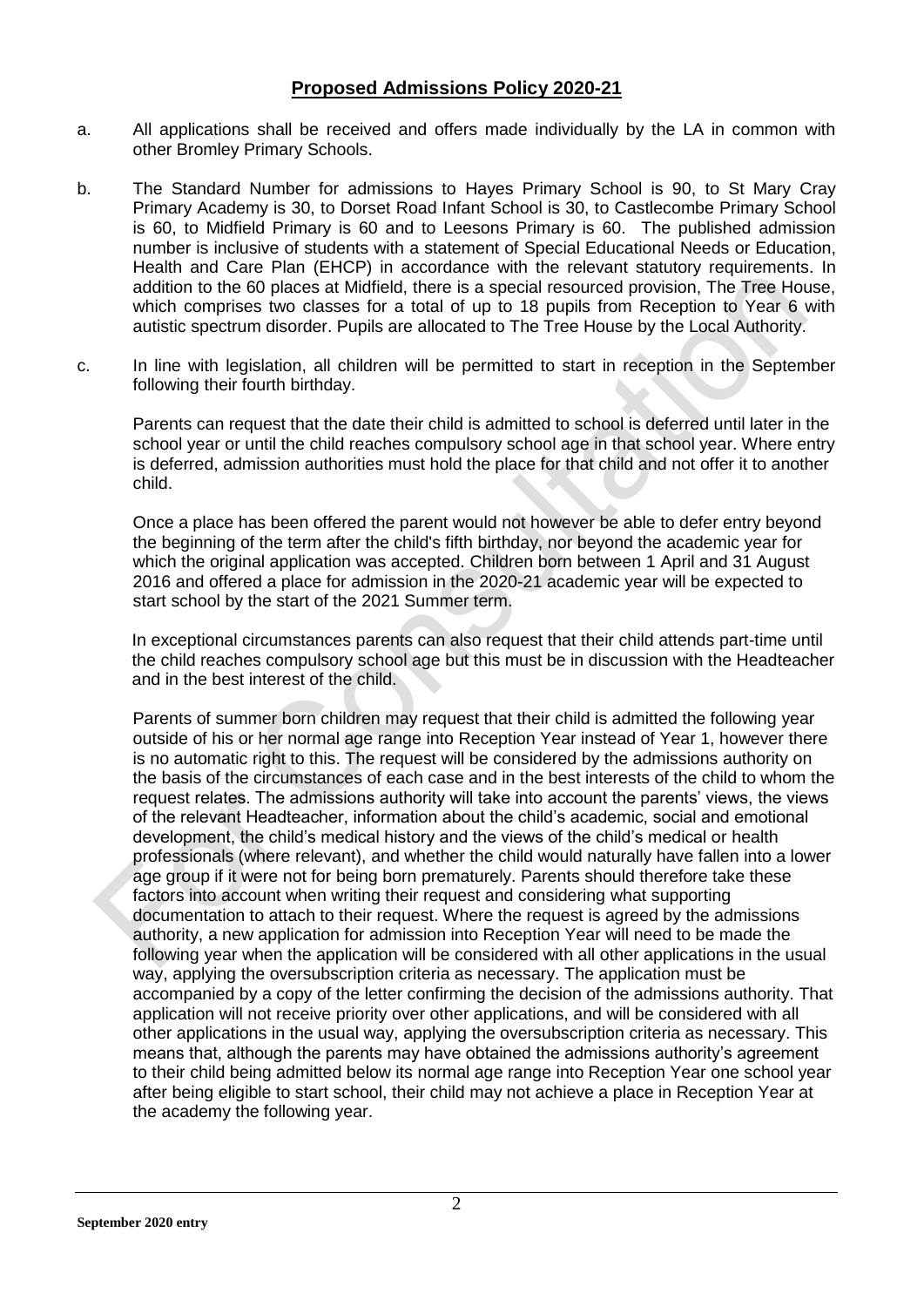Where the admissions authority refuses a request for admission of a child outside of his or her normal age group, they will write to the parents confirming the decision and clearly setting out the reasons for it.

Parents may seek a place for their child outside of their normal age group, for example, if the child has experienced problems such as ill health. The Trust will consider applications outside of the child's normal age group on an individual basis taking into account any information about the child's academic, social and emotional development; where relevant, their medical history and the views of a medical professional; whether they have previously been educated out of their normal age group; and whether they may naturally have fallen into a lower age group if it were not for being born prematurely. Parents wishing to apply for a place outside of the normal age group should contact the Headteacher in writing in the first instance.

d. Parents of summer born children (i.e. born between 1 April to 31 August) may request that their child is admitted the following year outside of his or her normal age range into Reception Year instead of Year 1, however there is no automatic right to this. Any place already achieved for the child in Reception Year in the usual way cannot be deferred (i.e. held for that child) for the duration of that school year, and if deferral is agreed parents will need to re-apply for admission the following year.

The school/academy will make a decision, having taken into account the circumstances of each case, together with the opinion of the Headteacher. Where the request is agreed by the academy, the application will be considered with all other applications in the usual way, applying the oversubscription criteria as necessary.

- e. All applications shall be made using the LA standard application process on line. The link to this can be found on the relevant LA website.
- f. Admission Criteria

Where applications are oversubscribed places will be offered in line with the admission criteria outlined below:

- (i) Children Looked After (CLA) formerly referred to as Looked After Children and previously looked after children) (see note 1)
- (ii) In exceptional circumstances there is discretion to admit children on the grounds of their or their family's acute medical or social need for that particular school and who would not otherwise qualify for admission. The application must be supported by a letter from a hospital consultant, the special support service, social worker or similar professional, setting out the reasons why the school is the only one to meet the child's needs, before an admission decision is made. The admission decision will be considered in consultation with teaching and medical professionals. Medical professionals provide advice on applications made under medical conditions and teaching professionals advise on applications made for social or special reasons. Supporting evidence must be provided before the closing date for applications.
- (iii) Siblings children who have a brother or sister attending at the beginning of their first term (see note 2). If the number of siblings results in a school been oversubscribed, then places will be allocated using the proximity criteria described in (v) below.
- (iv) Children of staff at schools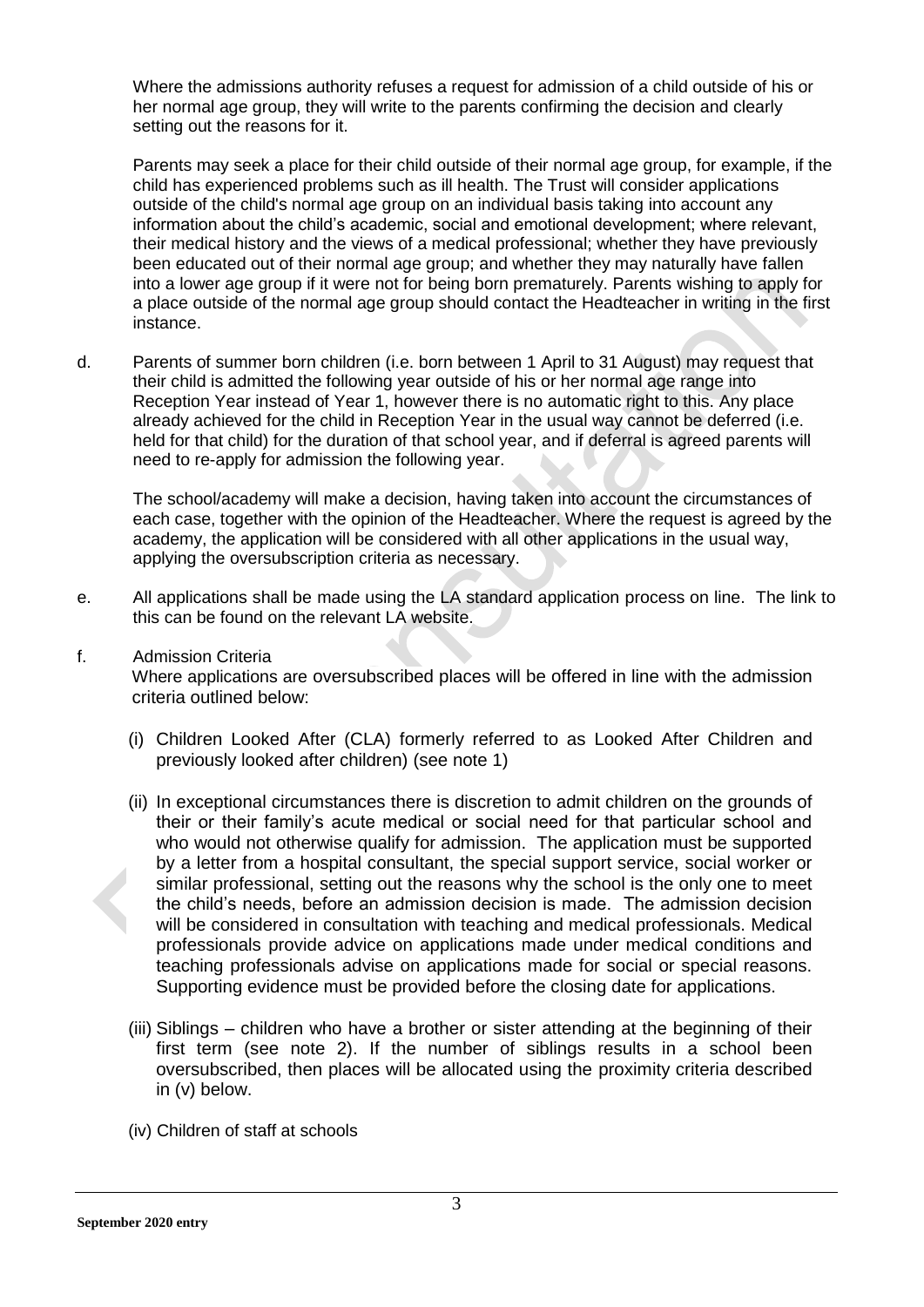Each school within The Spring Partnership Trust may give priority regarding oversubscription criteria to children of staff at the relevant school (and not part of a Multi-Academy Group) in either or both of the following circumstances:

a) Where the member of staff has been employed at the relevant school for two or more years at the time at which the application of admission to the school is made and/or

b) The member of staff is recruited to fill a vacant post for which there is a demonstrable skill shortage.

In these cases, the member of staff must have been contracted for a total of more than 15 hours per week on average for the two years prior to the application and in the case of Central Trust staff, priority shall be in relation to that school nearest to the usual place of employment;

If the number of children of staff at schools results in a school been oversubscribed, then places will be allocated using the proximity criteria described in (v) below.

(v) Proximity, as measured in a straight line from the front door of the home to the front door of the school (see note 3 and 4).

Note 1: a) A Child Looked After (CLA) is a child who is in the care of a local authority. or being provided with accommodation by a local authority in the exercise of their social services functions. These children must still be "CLA" when the child starts school unless (b) applies.

b) or a child who was previously looked after by an English or Welsh Local Authority, and immediately after being looked after became subject to an adoption, residence, or special guardianship order. This includes children who were adopted under the Adoption Act 1976 (see section 12 adoption orders) and children who were adopted under the Adoption and Children's Act 2002 (see section 46 adoption orders).

Note 2: Sibling refers to brother or sister, half brother or sister, adopted brother or sister, step brother or sister, or the child of the parent/carer's partner, and, in every case, the child must be registered as living in the same family unit at the same address. The elder sibling must still be on roll at the school when the younger child starts school.

Note 3: "Home" being where the child normally resides as their only or principal residence. Addresses involved in child minding (professional or relatives) will not be considered. Parents will be asked to provide documentary evidence to confirm an address and parental responsibility. Change of parental responsibility, unless in exceptional circumstances through a court order, will not be accepted during the coordinated admission process. It is expected that the applicant and pupil will still be resident at the same address when the child starts school unless exceptional circumstances apply. Changes of address after offers have been made will be investigated and applications will be reconsidered on the basis of the new home address. If the offer was made under the proximity criterion and the new address falls outside of the offered distance of a school with a waiting list, the offer may be rescinded.

Note 4: Distance will be measured (in a straight line) from the front door of the child's home address (including flats) to the main entrance of the school building, using the Local Authority's computerised measuring system that identifies the unique national grid reference (Easting and Northing) for the property, with those living closer to the school receiving the higher priority. The furthest distance reached is checked to confirm it is unique. Where the next applicant measures the same the system will go to further